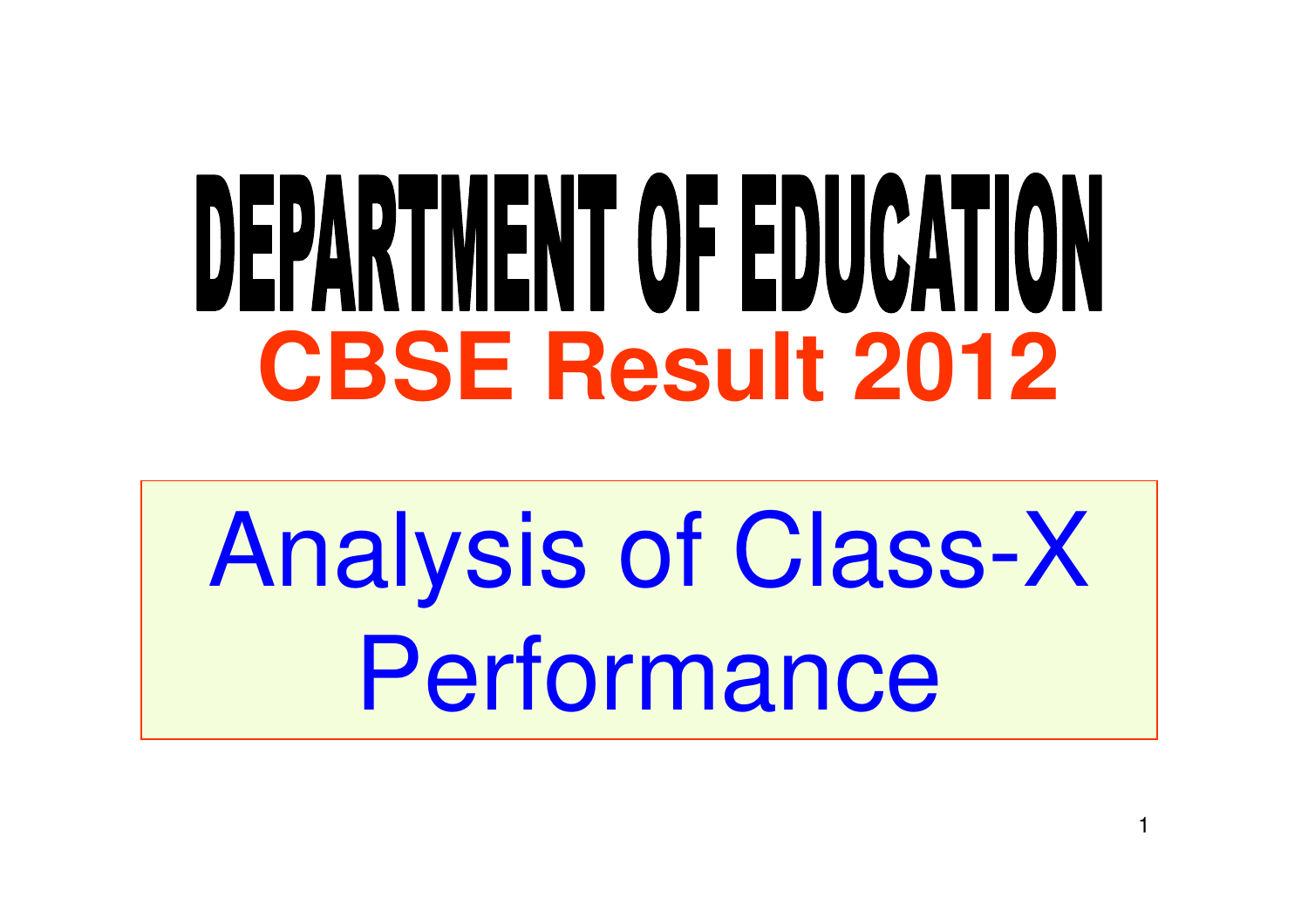## **CBSE Class-X 2012 and 2011**

## **A quick look**

|       |         | <b>Year   Govt.   Public   Aided</b> |        | <b>Delhi</b><br><b>KVs</b> | <b>NDMC</b> |
|-------|---------|--------------------------------------|--------|----------------------------|-------------|
|       |         | 2012 99.23 98.78 97.02               |        | 99.61                      | 90.33       |
|       |         | 2011 99.09 97.92 96.72 99.38         |        |                            |             |
| Diff. | $+ .14$ | $+86$                                | $+.30$ | $+.23$                     |             |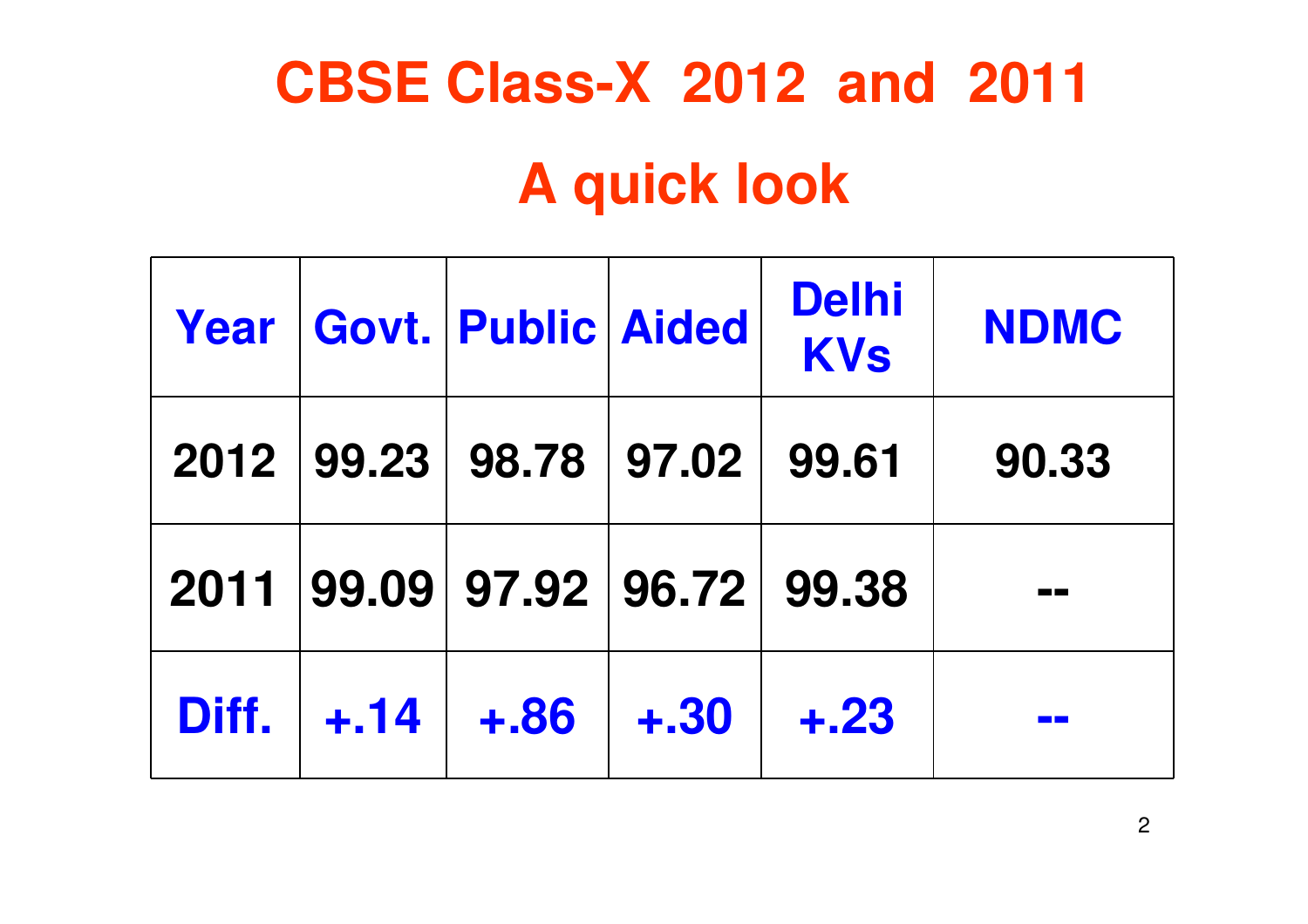### **CBSE 2012 Class X**

| <b>Overall Government School Results</b> |            |            |        |  |  |  |
|------------------------------------------|------------|------------|--------|--|--|--|
| Year                                     | <b>APP</b> | <b>Qfd</b> | $QP\%$ |  |  |  |
| 2012                                     | 228415     | 226652     | 99.23  |  |  |  |
| 2011                                     | 175023     | 173429     | 99.09  |  |  |  |
| <b>Difference</b>                        | 53392      | 53223      | $+.14$ |  |  |  |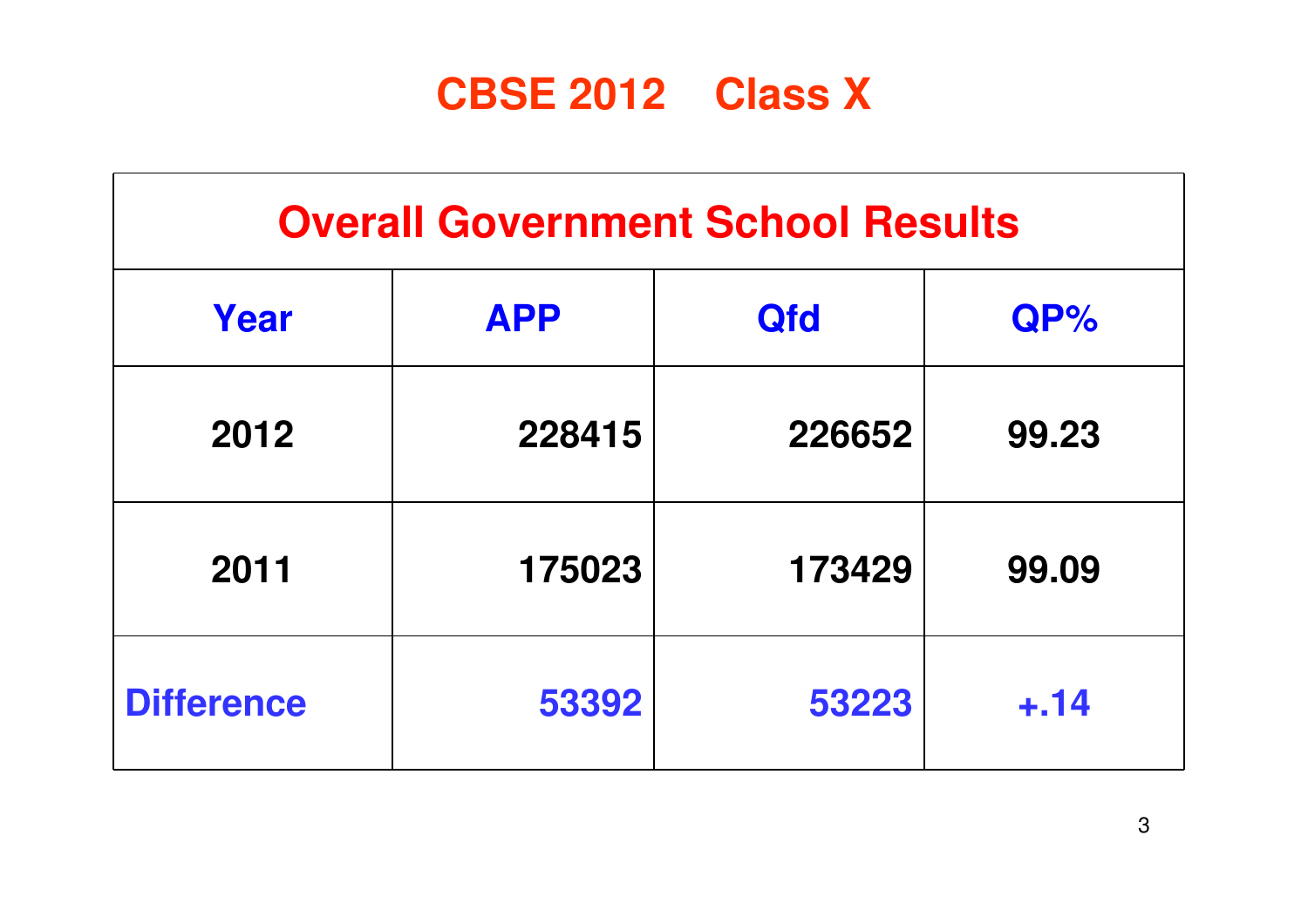#### **Gap between Government and Private Schools – a glance**

#### **Class-X CBSE 2012**

| Year    | Gap%     |
|---------|----------|
| 2001-02 | $-45.40$ |
| 2002-03 | $-43.00$ |
| 2003-04 | $-40.60$ |
| 2004-05 | $-38.33$ |
| 2005-06 | $-28.59$ |
| 2006-07 | $-13.93$ |
| 2007-08 | $-07.42$ |
| 2008-09 | $-1.27$  |
| 2009-10 | $-0.84$  |
| 2010-11 | $+1.17$  |
| 2011-12 | $+0.45$  |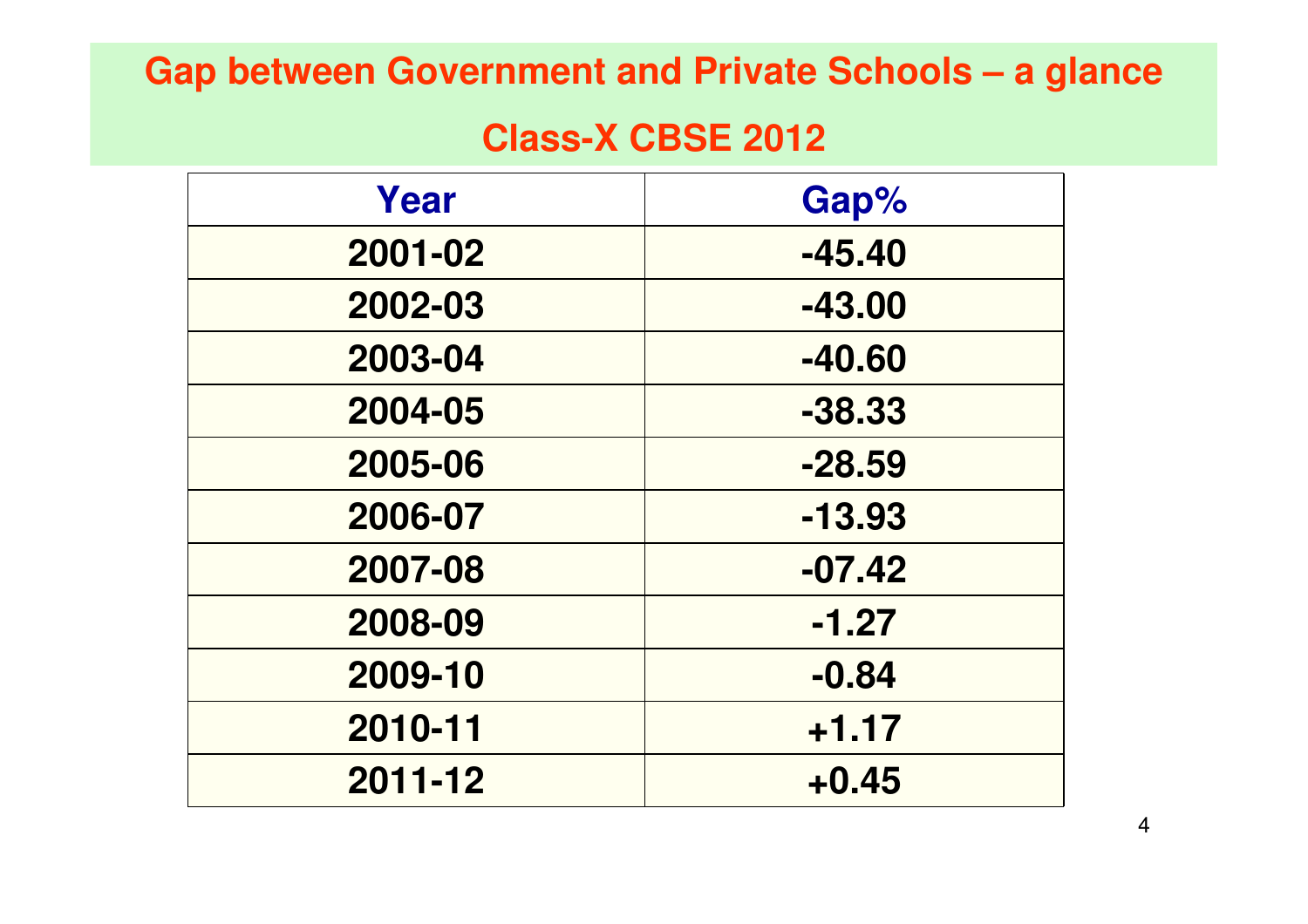## Highest Ever Performance

This year our result has increased by 0.14% from 99.09% of 2010-11 to 99.23% in 2011-12.

The result has been increasing for the last five years by 6.56%, 5.75%, 1.55%, 8.04% and by 0.14 % respectively.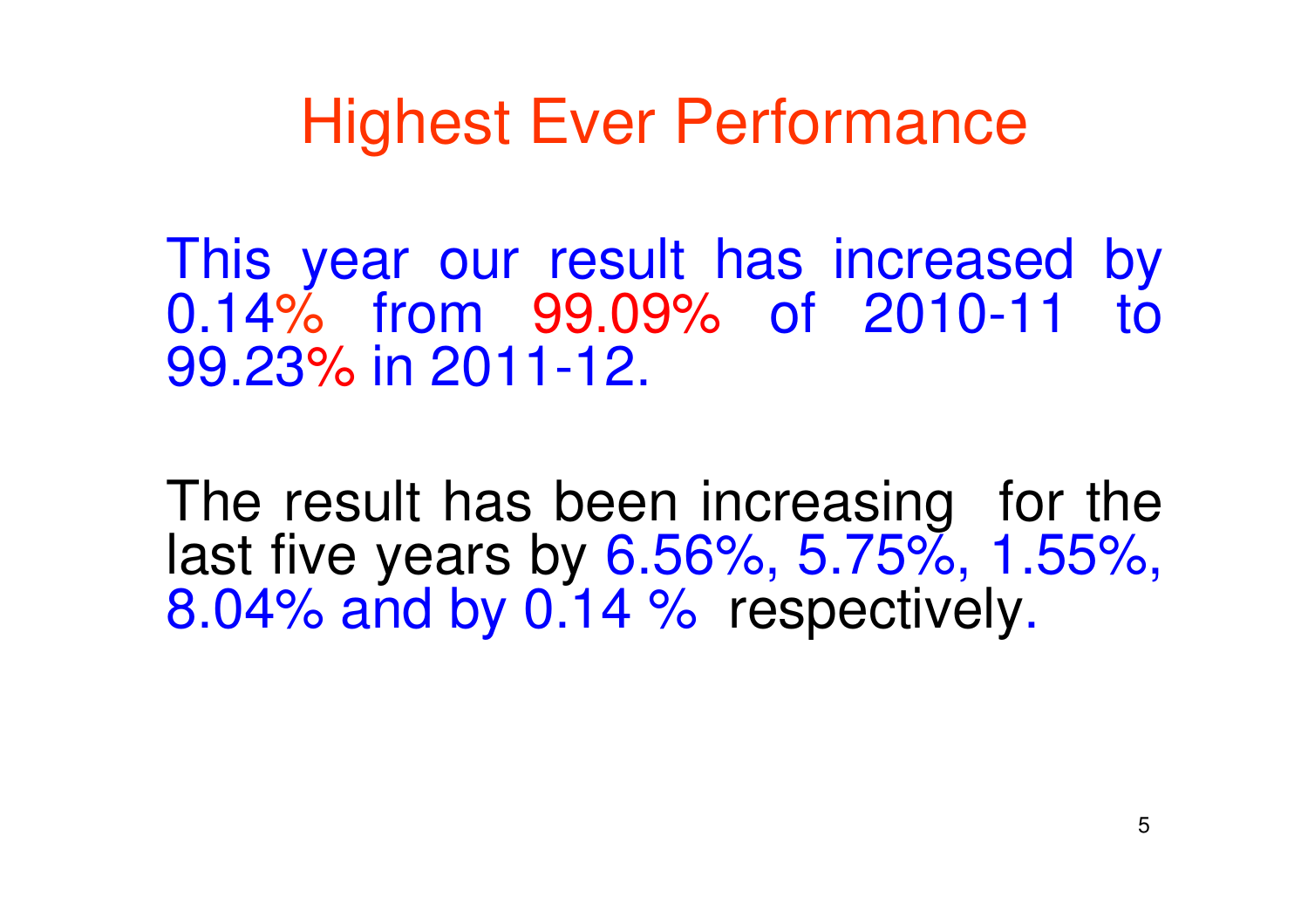## **CBSE Result for Class-X for the last 10 Years**

| Year    | <b>No. of students</b><br>appeared | <b>Pass percentage</b><br>(% ) |
|---------|------------------------------------|--------------------------------|
| 2001-02 | 83086                              | 46.14                          |
| 2002-03 | 79069                              | 48.87                          |
| 2003-04 | 79330                              | 50.77                          |
| 2004-05 | 85479                              | 48.03                          |
| 2005-06 | 96551                              | 59.73                          |
| 2006-07 | 95309                              | 77.12                          |
| 2007-08 | 105332                             | 83.69                          |
| 2008-09 | 116054                             | 89.44                          |
| 2009-10 | 132020                             | 90.99                          |
| 2010-11 | 175023                             | 99.09                          |
| 2011-12 | 228415                             | 99.23                          |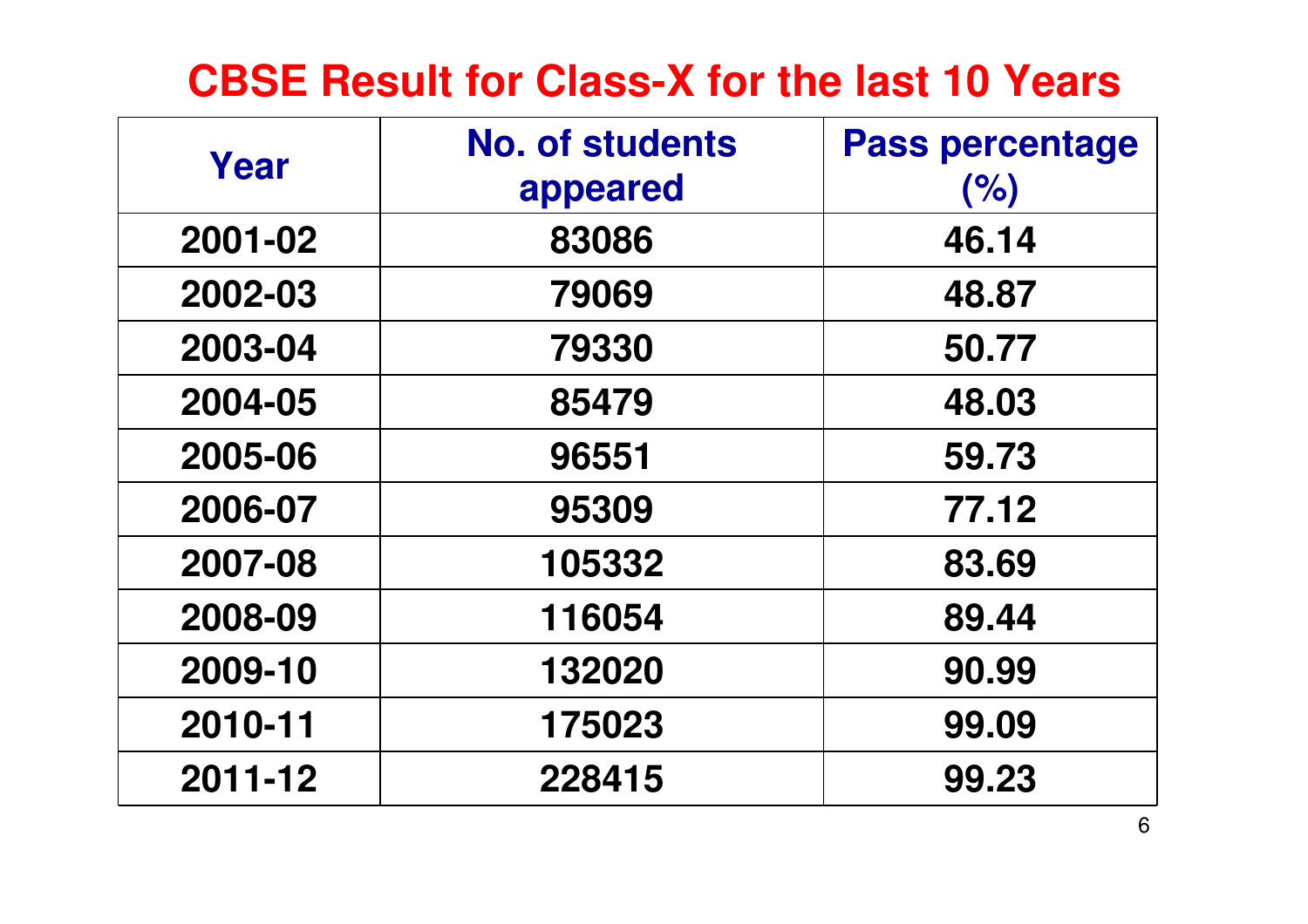

## Pass Percentage

**99.23%**

## Appeared candidates increased by 53392 over the last year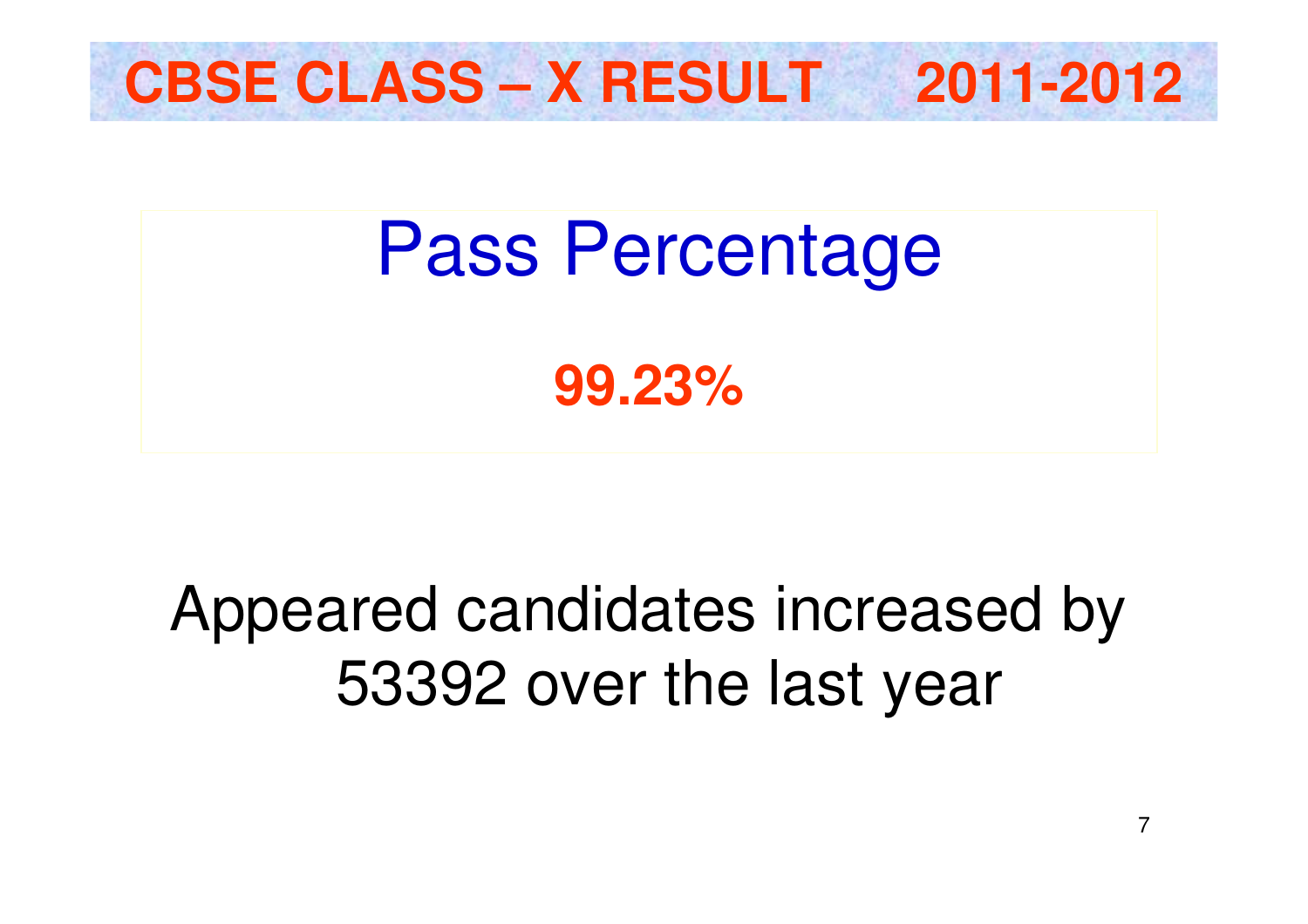#### **Number of students qualified in Class-X, 2012**

| $\bullet$ | 2005    | 41056  |
|-----------|---------|--------|
| $\bullet$ | 2006    | 57667  |
| $\bullet$ | 2007    | 73497  |
| $\bullet$ | 2008    | 88151  |
| $\bullet$ | 2009    | 103804 |
| $\bullet$ | 2010    | 120120 |
| $\bullet$ | 2011    | 173429 |
|           | $-2012$ | 226652 |
|           |         |        |

#### **Increase over 2011 = 53223**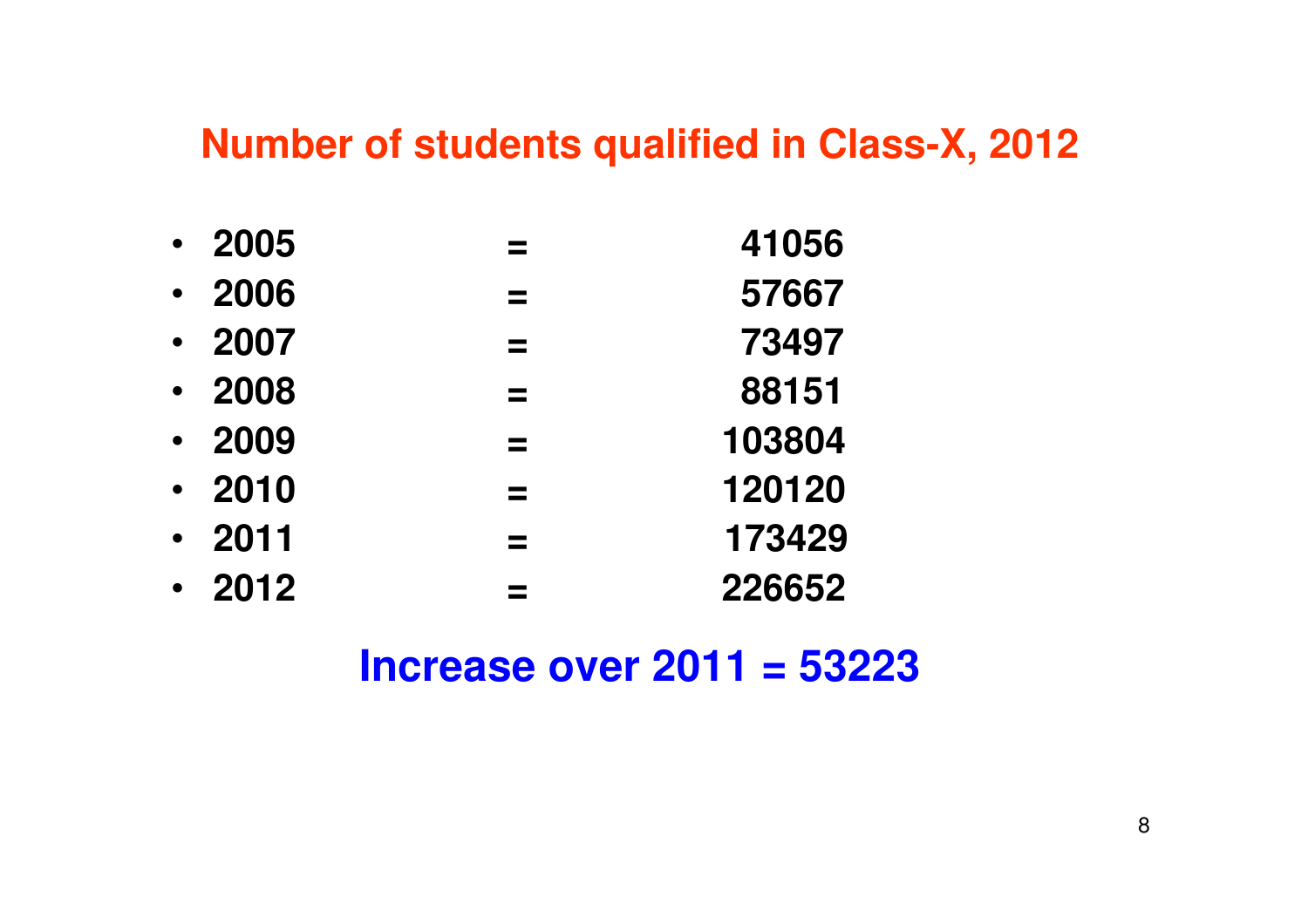| <b>Gender-wise comparison with 2011</b> |                                             |           |                       |  |  |  |
|-----------------------------------------|---------------------------------------------|-----------|-----------------------|--|--|--|
| Year                                    | <b>Girls Schools</b><br><b>Boys Schools</b> |           | <b>Co-ed. Schools</b> |  |  |  |
|                                         | <b>QP</b>                                   | <b>QP</b> | QP                    |  |  |  |
| 2012                                    | 98.89                                       | 99.51     | 99.29                 |  |  |  |
| 2011                                    | 98.92                                       | 99.23     | 99.10                 |  |  |  |
| Diff.                                   | $-0.03$                                     | $+0.28$   | $+0.19$               |  |  |  |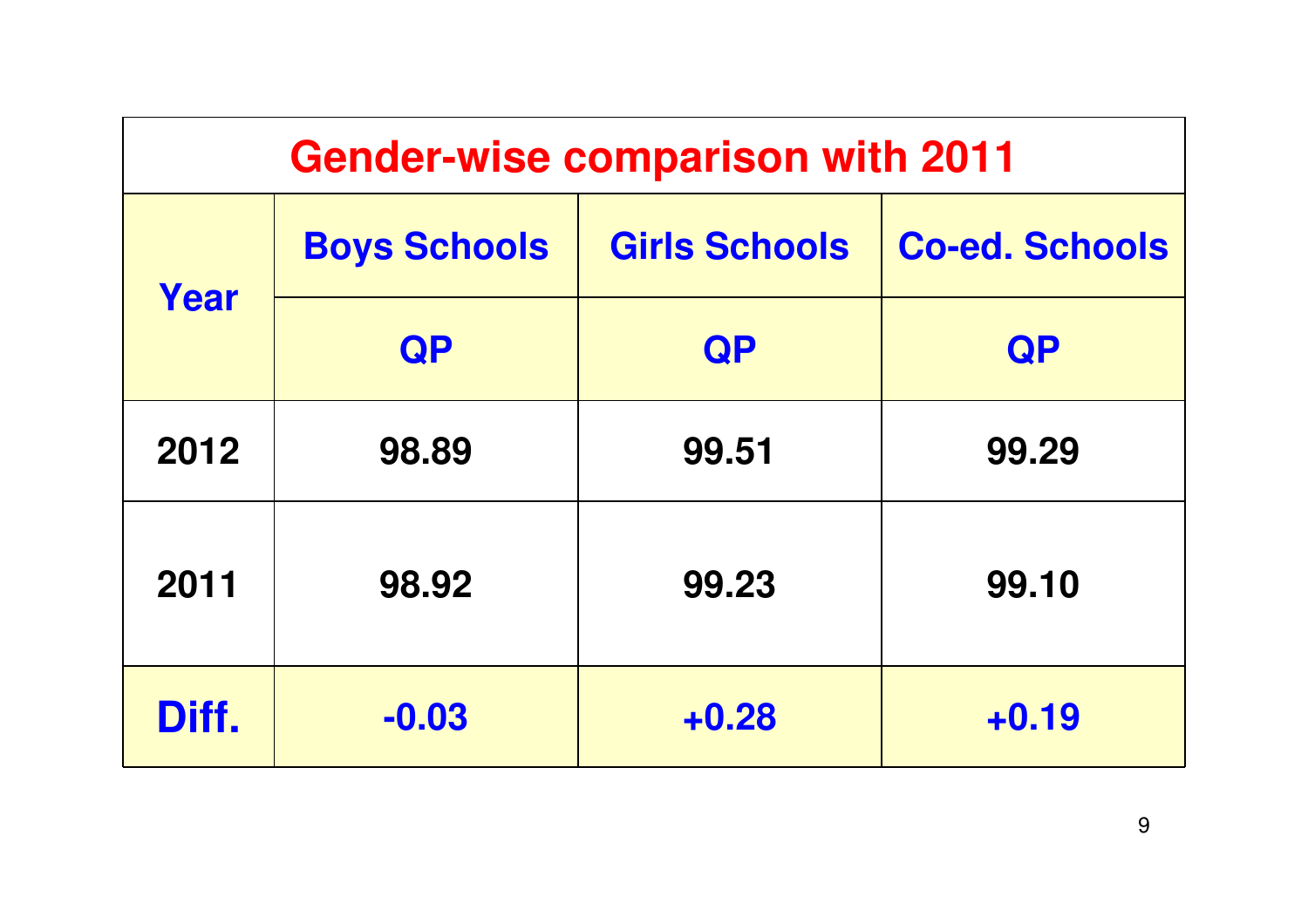## Shift wise Performance CBSE 2012 Class-X

| <b>Shift</b> | <b>APP</b> | Qfd.   | QP    |
|--------------|------------|--------|-------|
| Morning      | 154048     | 153070 | 99.37 |
| Evening      | 74367      | 73582  | 98.94 |
| <b>Total</b> | 228415     | 226652 | 99.23 |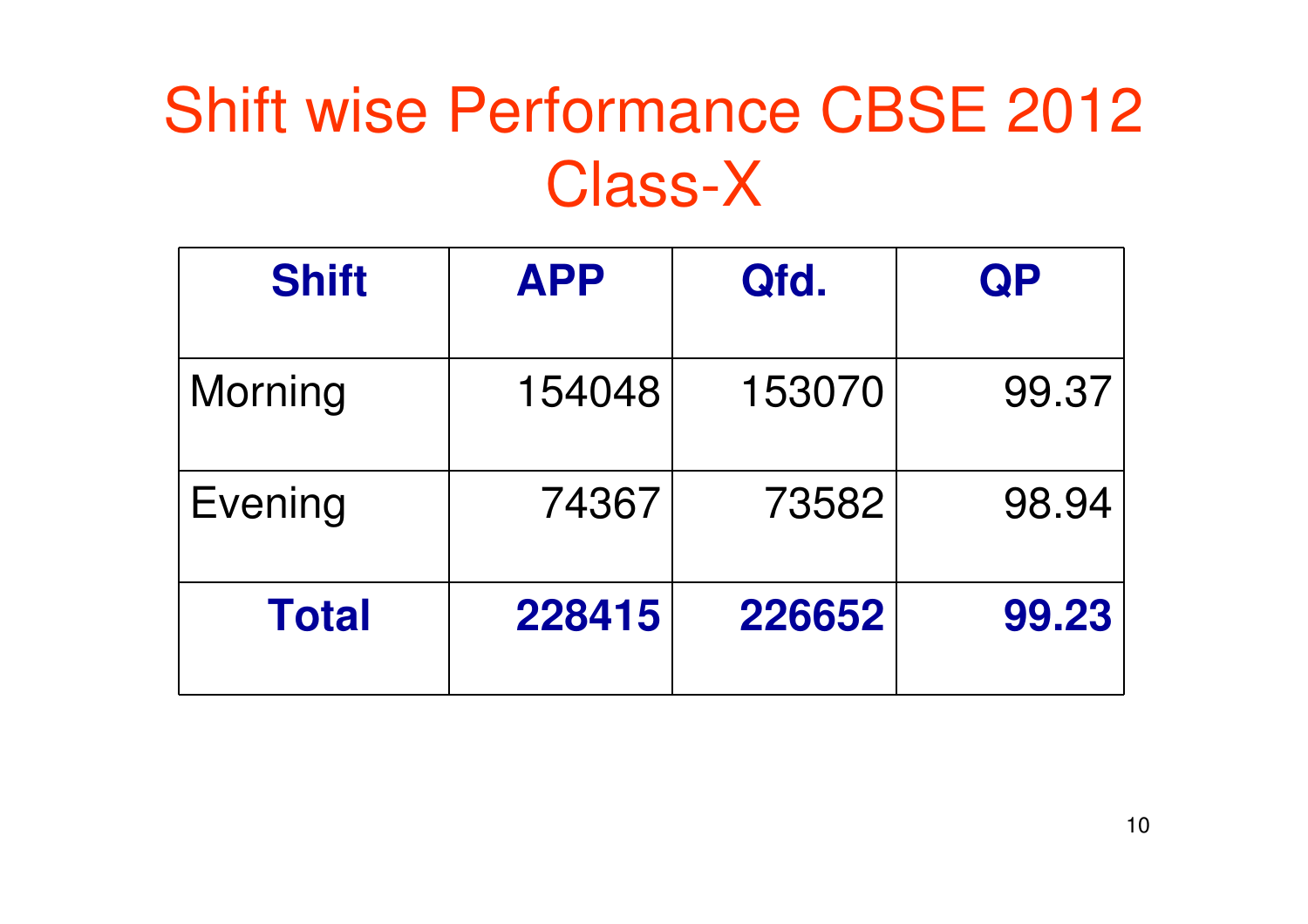## **GOVERNMENT SCHOOLS - 100% RESULT**

| Year | <b>No. of Schools</b> |
|------|-----------------------|
| 2012 | 400                   |
| 2011 | 326                   |
| 2010 | 166                   |
| 2009 | 130                   |
| 2008 | 100                   |
| 2007 | 41                    |
| 2006 | 9                     |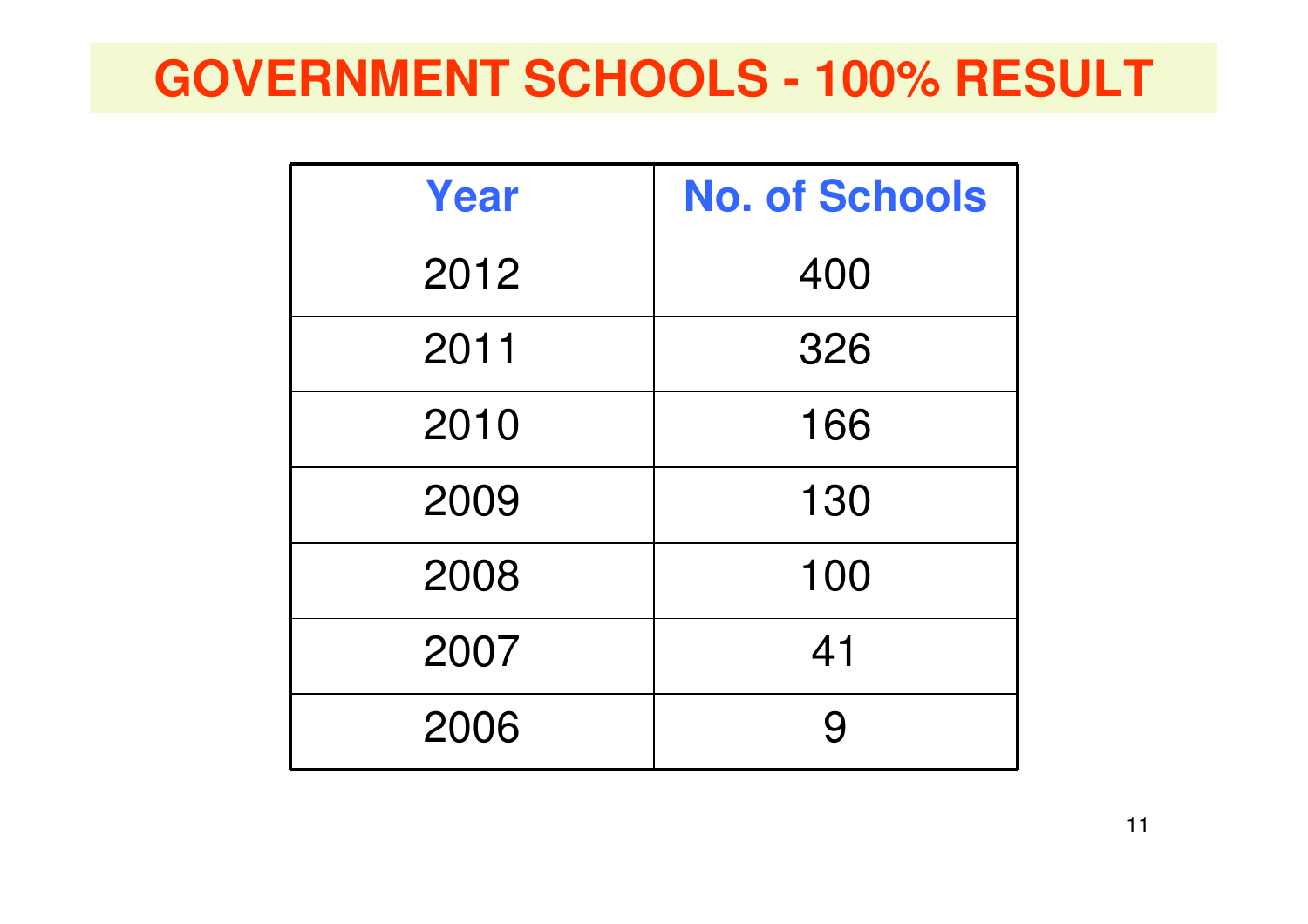## **Class – X 2012**

| No. of Schools with Qualified Percentage -<br>A comparison between 2012 & 2011 |       |                    |                                                       |                   |          |              |              |
|--------------------------------------------------------------------------------|-------|--------------------|-------------------------------------------------------|-------------------|----------|--------------|--------------|
| <b>YEAR</b>                                                                    | 100%  | $>=90%$ &<<br>100% | $\epsilon = 80\%$<br>$8 - 90\%$ $8 - 80\%$ $8 - 70\%$ | $\epsilon = 70\%$ | $<=60%$  | $60$<br>$\%$ | <b>TOTAL</b> |
| 2012                                                                           | 400   | 505                | 9                                                     |                   |          |              | 914          |
| 2011                                                                           | 326   | 567                | $\overline{2}$                                        |                   | $\Omega$ |              | 895          |
| Diff.                                                                          | $+74$ | $-62$              | $+7$                                                  |                   |          |              | 19           |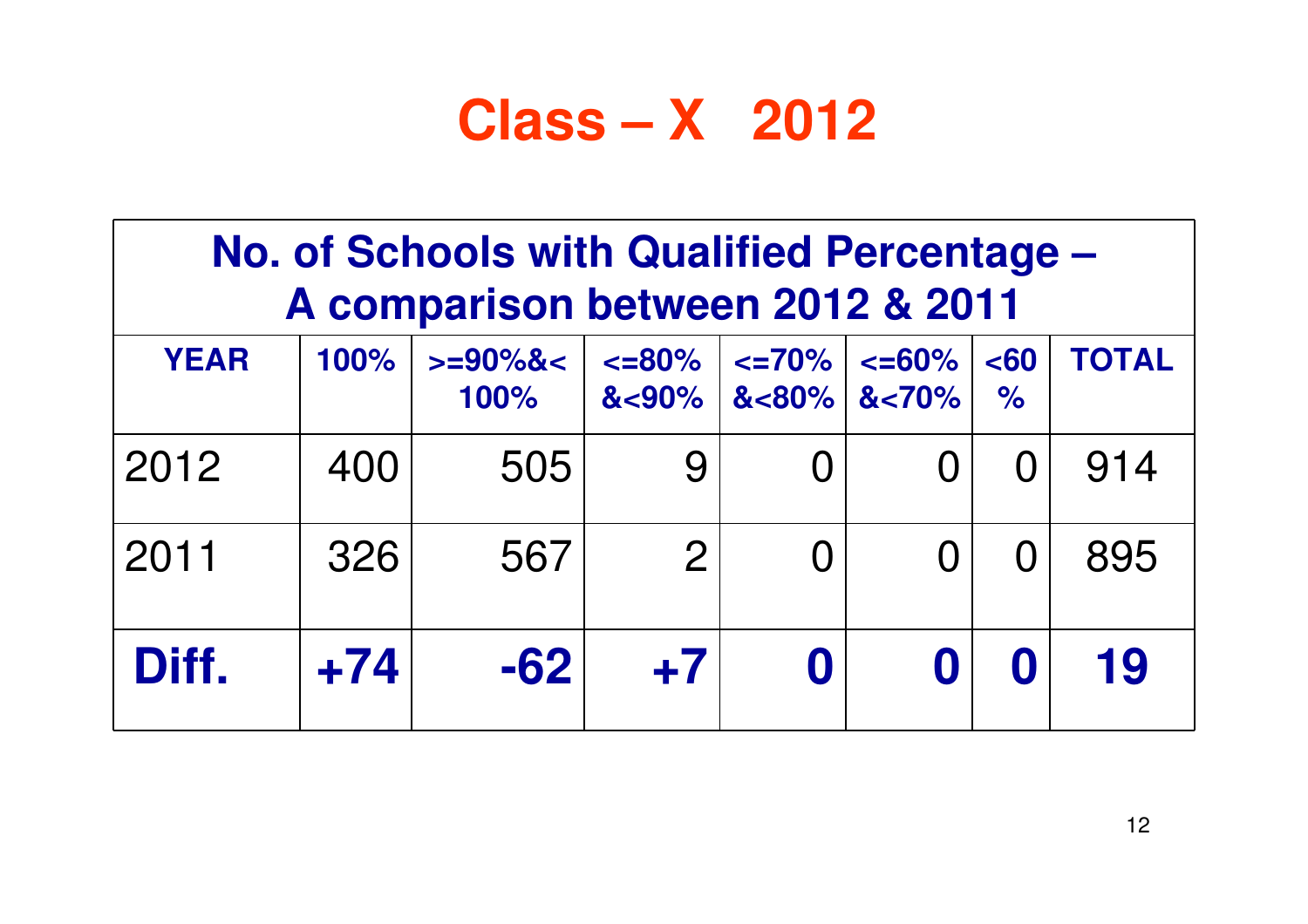### **2012 CBSE Class X**

### **Schools with less than 50 % Result**

| Year | <b>No. of Schools</b> |
|------|-----------------------|
| 2012 | $\Omega$              |
| 2011 | $\Omega$              |
| 2010 | 3                     |
| 2009 | $\overline{4}$        |
| 2008 | 20                    |
| 2007 | 52                    |
| 2006 | 217                   |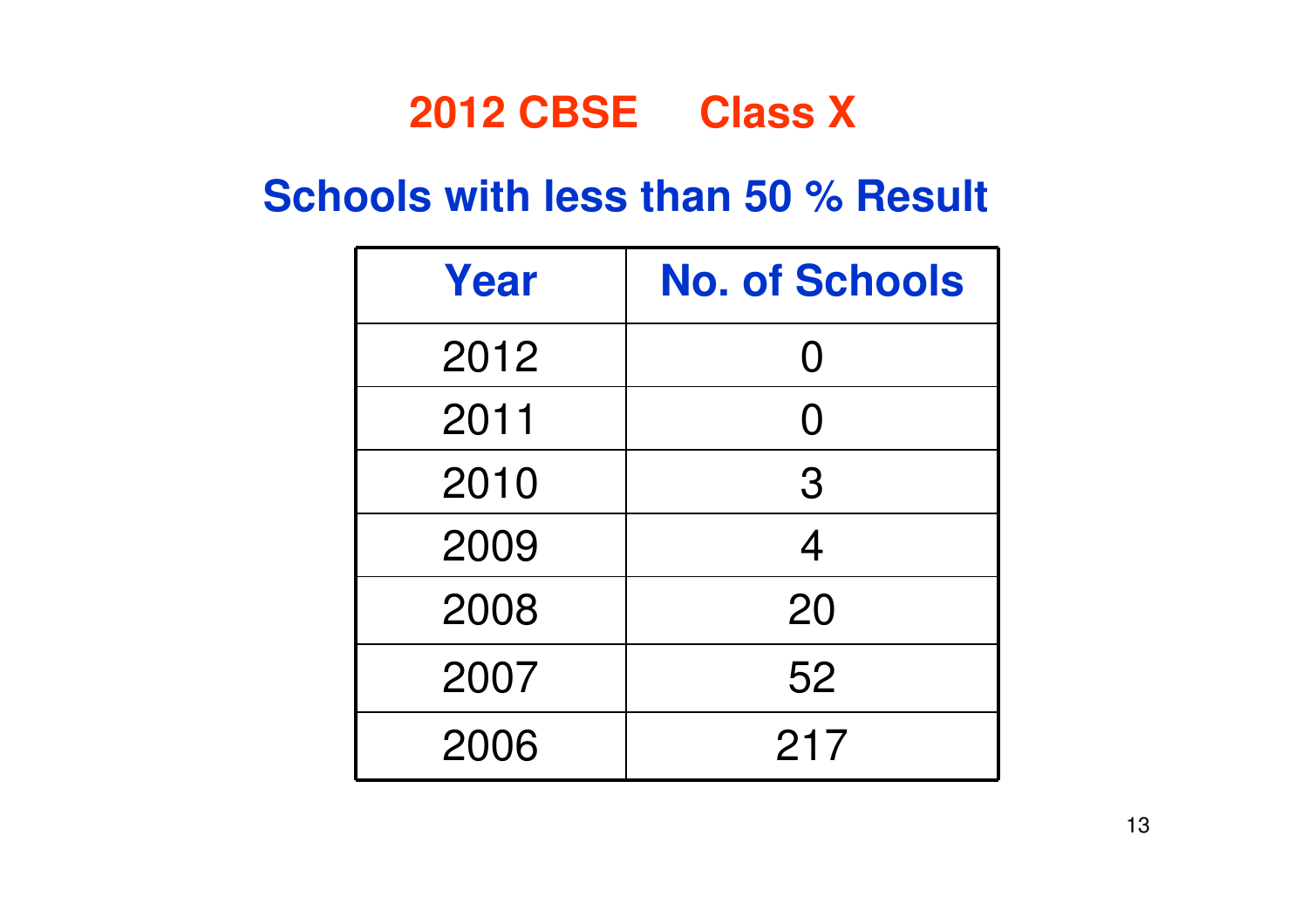## **Dist wise Rank on CGPA – CBSE 2012 Class X**

| <b>DISTT. NAME</b>  | <b>APP</b> | <b>PASS</b> | <b>PP</b> | <b>CGPA</b> | <b>Rank</b>    |
|---------------------|------------|-------------|-----------|-------------|----------------|
| <b>SOUTH</b>        | 39884      | 39610       | 99.31     | 6.14        | 1              |
| NORTH-EAST          | 41338      | 40975       | 99.12     | 6.1         | $\overline{2}$ |
| <b>EAST</b>         | 26850      | 26620       | 99.14     | 6.11        | 3              |
| NORTH-WEST-B        | 29789      | 29581       | 99.3      | 5.9         | $\overline{4}$ |
| NORTH-WEST-A        | 22446      | 22249       | 99.12     | 6.13        | 5              |
| <b>SOUTH-WEST-B</b> | 14353      | 14277       | 99.47     | 5.98        | 6              |
| <b>WEST-B</b>       | 21025      | 20906       | 99.43     | 6.04        | $\overline{7}$ |
| <b>WEST-A</b>       | 11092      | 10993       | 99.11     | 5.87        | 8              |
| <b>NORTH</b>        | 9459       | 9398        | 99.36     | 6.18        | 9              |
| SOUTH-WEST-A        | 7900       | 7831        | 99.13     | 5.95        | 10             |
| <b>CENTRAL</b>      | 3640       | 3590        | 98.63     | 5.89        | 11             |
| <b>NEW-DELHI</b>    | 639        | 622         | 97.34     | 5.78        | 12             |
| <b>TOTAL</b>        | 228415     | 226652      | 99.23     |             |                |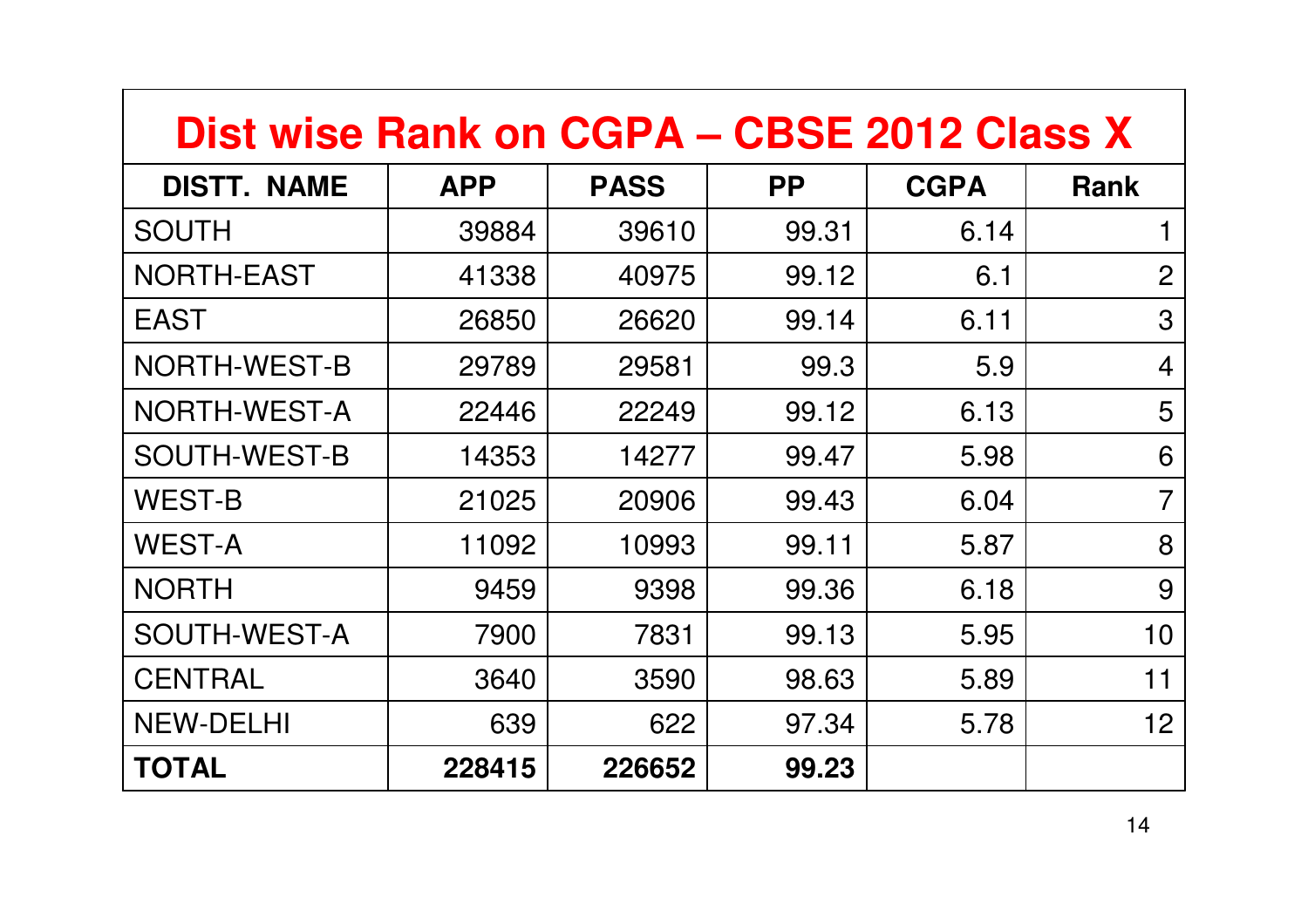## **CBSE Class – X 2012**

## Number of Schools whose PP

| Year | <b>Increased</b> | <b>Declined</b> | <b>No</b><br>change | <b>First</b><br><b>Time</b> | <b>Total</b> |
|------|------------------|-----------------|---------------------|-----------------------------|--------------|
| 2012 | 476              | 236             | 182                 | 20                          | 914          |
| 2011 | 604              | 160             | 86                  | 45                          | 895          |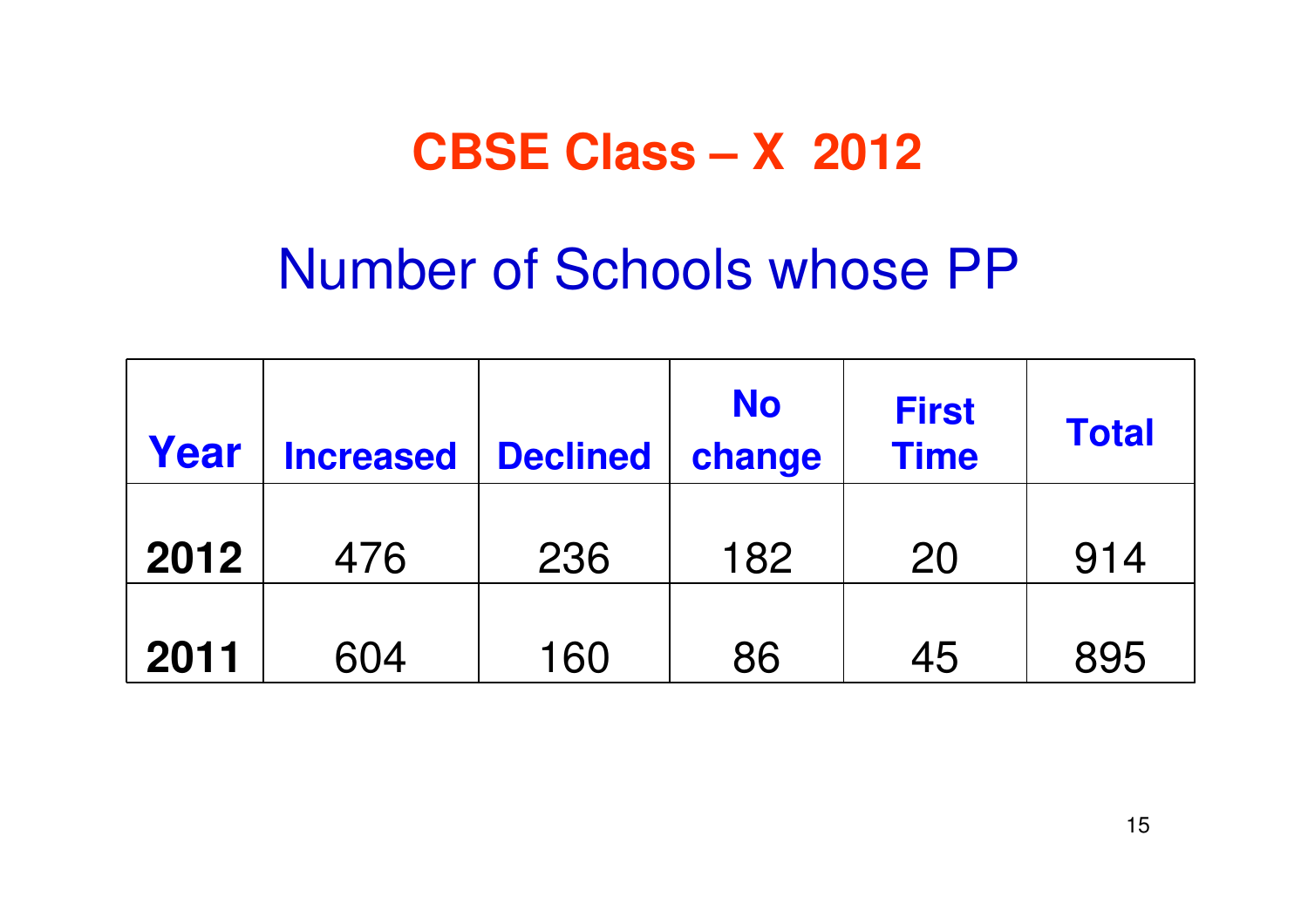| <b>DISTRICT WISE NUMBER OF SCHOOLS WHOSE PP HAS DECLINED</b><br><b>OVER THE LAST YEAR - Class X CBSE</b> |           |                 |                |                |                |                         |                |              |  |
|----------------------------------------------------------------------------------------------------------|-----------|-----------------|----------------|----------------|----------------|-------------------------|----------------|--------------|--|
|                                                                                                          | 2012      |                 |                |                | 2011           |                         |                |              |  |
| <b>District</b>                                                                                          | $\leq$ =5 | $>5$ AND $<=10$ | >10            | <b>TOTAL</b>   | $\leq$ =5      | $>5$ AND $\leq$ 10      | $>10$          | <b>TOTAL</b> |  |
| <b>EAST</b>                                                                                              | 31        | $\Omega$        | $\overline{0}$ | 31             | 18             | $\Omega$                | $\overline{0}$ | 18           |  |
| <b>NORTH-EAST</b>                                                                                        | 26        | $\overline{2}$  | $\Omega$       | 28             | 24             | $\Omega$                | $\overline{0}$ | 24           |  |
| <b>NORTH</b>                                                                                             | 9         | 2               | $\Omega$       | 11             | $\overline{4}$ | $\Omega$                | $\overline{0}$ | 4            |  |
| <b>NORTH-WEST-A</b>                                                                                      | 27        | $\overline{2}$  | $\Omega$       | 29             | 23             | $\Omega$                | 1              | 24           |  |
| <b>NORTH-WEST-B</b>                                                                                      | 33        | $\mathbf{1}$    | $\mathbf{1}$   | 35             | 28             | $\overline{0}$          | $\overline{0}$ | 28           |  |
| <b>WEST-A</b>                                                                                            | 14        | 2               | $\overline{0}$ | 16             | 8              | $\Omega$                | $\overline{0}$ | 8            |  |
| <b>WEST-B</b>                                                                                            | 19        | $\Omega$        | $\Omega$       | 19             | 18             | $\Omega$                | $\Omega$       | 18           |  |
| <b>SOUTH-WEST-A</b>                                                                                      | 9         | $\overline{0}$  | $\mathbf 1$    | 10             | $\overline{4}$ | $\Omega$                | $\overline{0}$ | 4            |  |
| <b>SOUTH-WEST-B</b>                                                                                      | 8         | $\mathbf{1}$    | 1              | 10             | 15             | $\Omega$                | $\overline{0}$ | 15           |  |
| <b>SOUTH</b>                                                                                             | 32        | 2               | 1              | 35             | $\overline{7}$ | 1                       | $\overline{0}$ | 8            |  |
| <b>NEW-DELHI</b>                                                                                         | 1         | 1               | $\overline{0}$ | $\overline{2}$ | $\mathbf{1}$   | $\mathbf 0$             | $\overline{0}$ | 1            |  |
| <b>CENTRAL</b>                                                                                           | 13        | $\mathbf{1}$    | $\overline{0}$ | 14             | $\overline{7}$ | $\mathbf{1}$            | $\overline{0}$ | 8            |  |
| <b>TOTAL</b>                                                                                             | 222       | 14              | 4              | 240            | 157            | $\overline{\mathbf{2}}$ | 1              | 160          |  |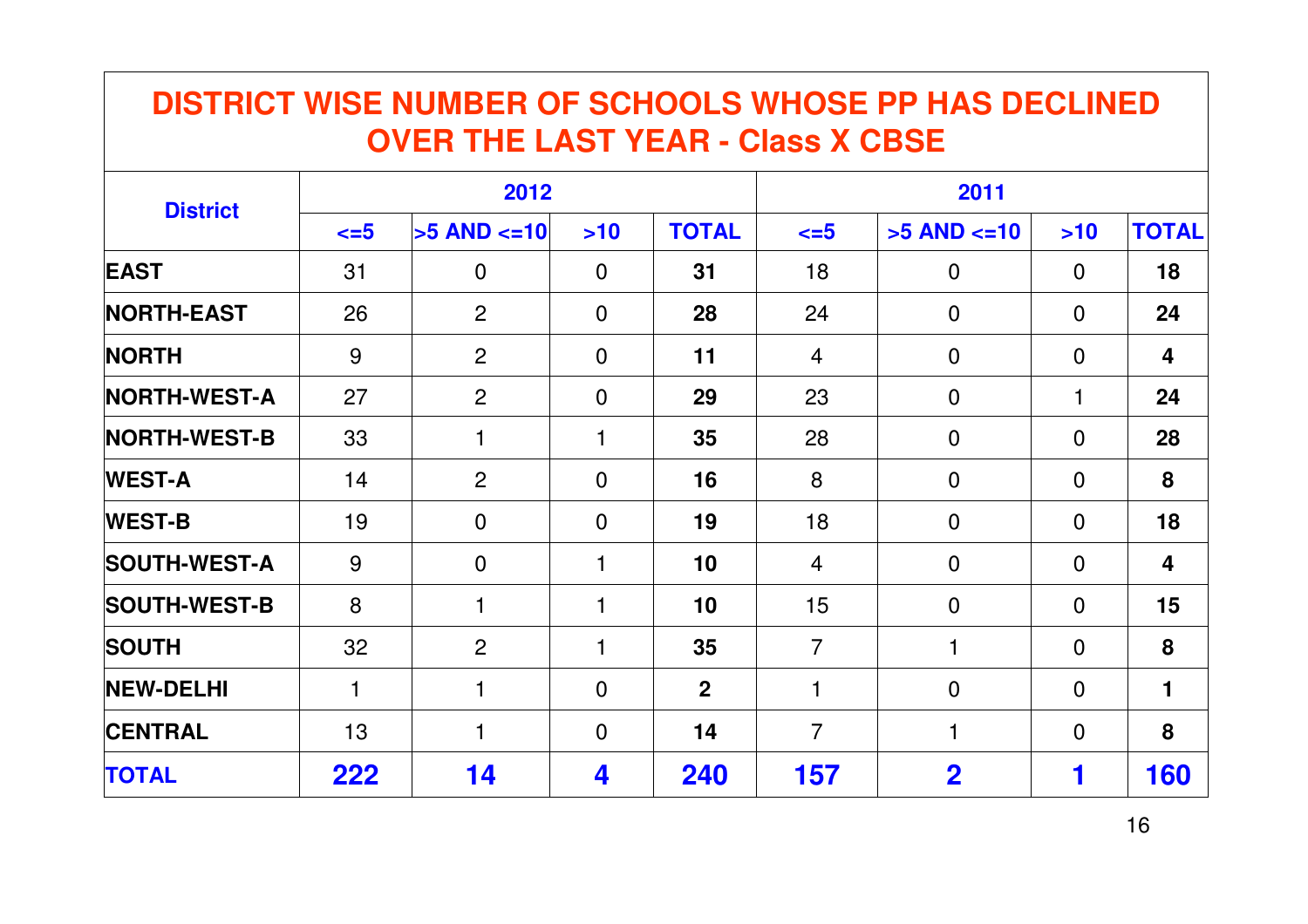| <b>CBSE 2012 CLASS-X SCHOOLS HAVING URDU AS A MEDIUM OF INSTRUCTION</b> |               |                                                 |            |             |           |  |  |
|-------------------------------------------------------------------------|---------------|-------------------------------------------------|------------|-------------|-----------|--|--|
| <b>S. NO.</b>                                                           | <b>SCH ID</b> | <b>SCHOOL NAME</b>                              | <b>APP</b> | <b>PASS</b> | <b>PP</b> |  |  |
|                                                                         |               | 1105008 Jafrabad-GBSSS                          | 447        | 437         | 97.76     |  |  |
| $\overline{2}$                                                          |               | 1105018 Jafrabad, Zeenat Mahal(Urdu Medium)-SKV | 797        | 793         | 99.5      |  |  |
| 3                                                                       |               | 1208027 Quresh Nagar (Urdu Medium)-GGSS         | 40         | 40          | 100       |  |  |
| $\overline{4}$                                                          |               | 1208090 Inder Lok-SKV                           | 165        | 165         | 100       |  |  |
| 5                                                                       |               | 1925002 Noor Nagar-GBSSS                        | 458        | 456         | 99.56     |  |  |
| 6                                                                       |               | 1925035 Noor Nagar-SKV                          | 350        | 348         | 99.43     |  |  |
| $\overline{7}$                                                          |               | 1925049 Joga Bai-GGSSS                          | 381        | 376         | 98.69     |  |  |
| 8                                                                       |               | 1925052 Joga Bai-GBSSS                          | 318        | 317         | 99.69     |  |  |
| 9                                                                       |               | 2127002 Jama Masjid, No.1 (Urdu Medium)-SBV     | 158        | 155         | 98.10     |  |  |
| 10                                                                      |               | 2127003 Darya Ganj, Pataudi House-SBV           | 149        | 148         | 99.33     |  |  |
| 11                                                                      |               | 2127017 Jama Masjid, No.2-SKV                   | 131        | 129         | 98.47     |  |  |
| 12                                                                      |               | 2127021 Bulbuli Khana-SKV                       | 196        | 194         | 98.98     |  |  |
| 13                                                                      |               | 2127022 Haweli Azam Khan-GGSS                   | 55         | 55          | 100       |  |  |
| 14                                                                      |               | 2127025 Chashma Building (Urdu Medium)-GGSSS    | 87         | 87          | 100       |  |  |
| 15                                                                      |               | 2127027 Kalan Mahal-GGSS                        | 70         | 69          | 98.57     |  |  |
| 16                                                                      |               | 2127179 Lal Kuan, Zeenat Mahal, No.2-SKV        | 124        | 123         | 99.19     |  |  |
| 17                                                                      |               | 2127180 Lal Kuan, No.1-GGSS                     | 23         | 23          | 100       |  |  |
| <b>TOTAL</b>                                                            |               |                                                 |            | 3915        | 99.14     |  |  |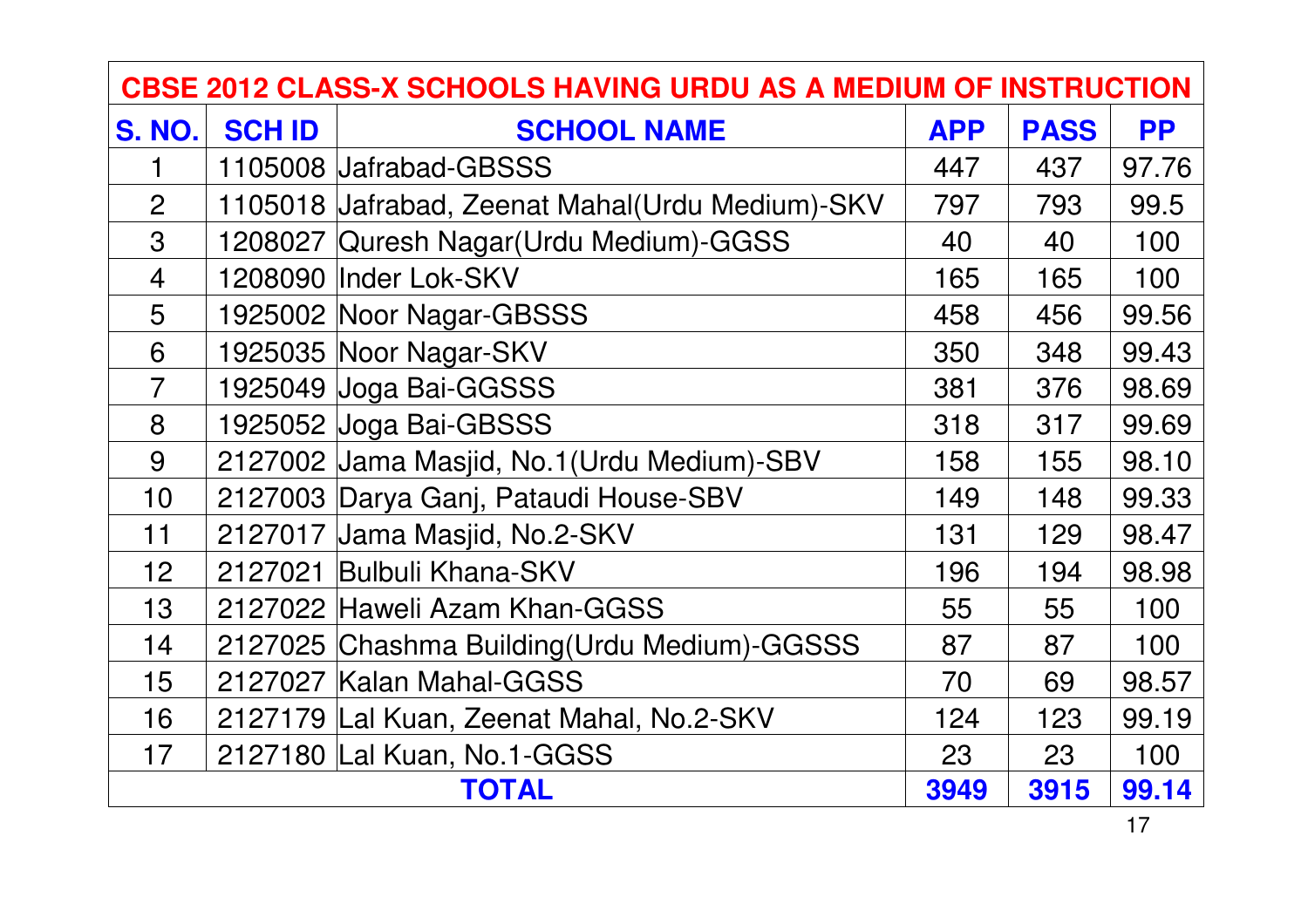#### **An overall view of 2012 Result (within Directorate) when compared to 2011's**

| <b>School</b><br><b>Category</b> |            | 2012        | 2011      |                   |               |           |                    |
|----------------------------------|------------|-------------|-----------|-------------------|---------------|-----------|--------------------|
|                                  | <b>APP</b> | <b>Pass</b> | <b>PP</b> | <b>APP</b>        | <b>Pass</b>   | <b>PP</b> | Diff.<br><b>PP</b> |
| <b>RPVV</b>                      | 1837       | 1836        | 99.95     | 2251              | 2236          | 99.33     | $+0.62$            |
| Sarvodaya                        | 95709      | 94999       |           | 99.26 75413 74736 |               | 99.10     | $+0.16$            |
| Non-<br>Sarvodaya                | 130869     | 129817      | 99.20     | 97359             | 96457         | 99.07     | $+0.13$            |
| <b>Total</b>                     | 228415     | 226652      | 99.23     |                   | 175023 173429 | 99.09     | $+0.14$            |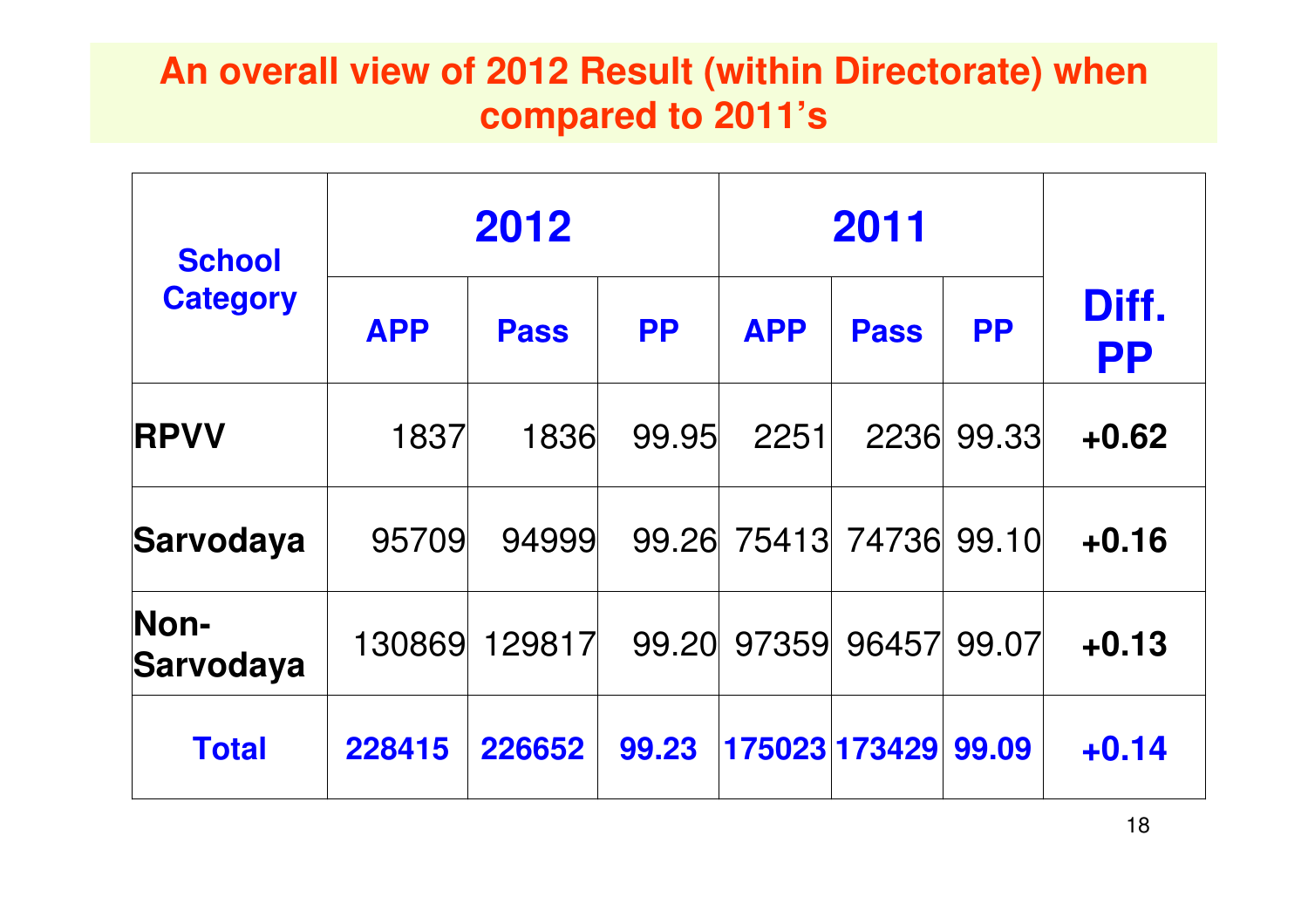### **Class X CBSE Result for the last 10 Years**

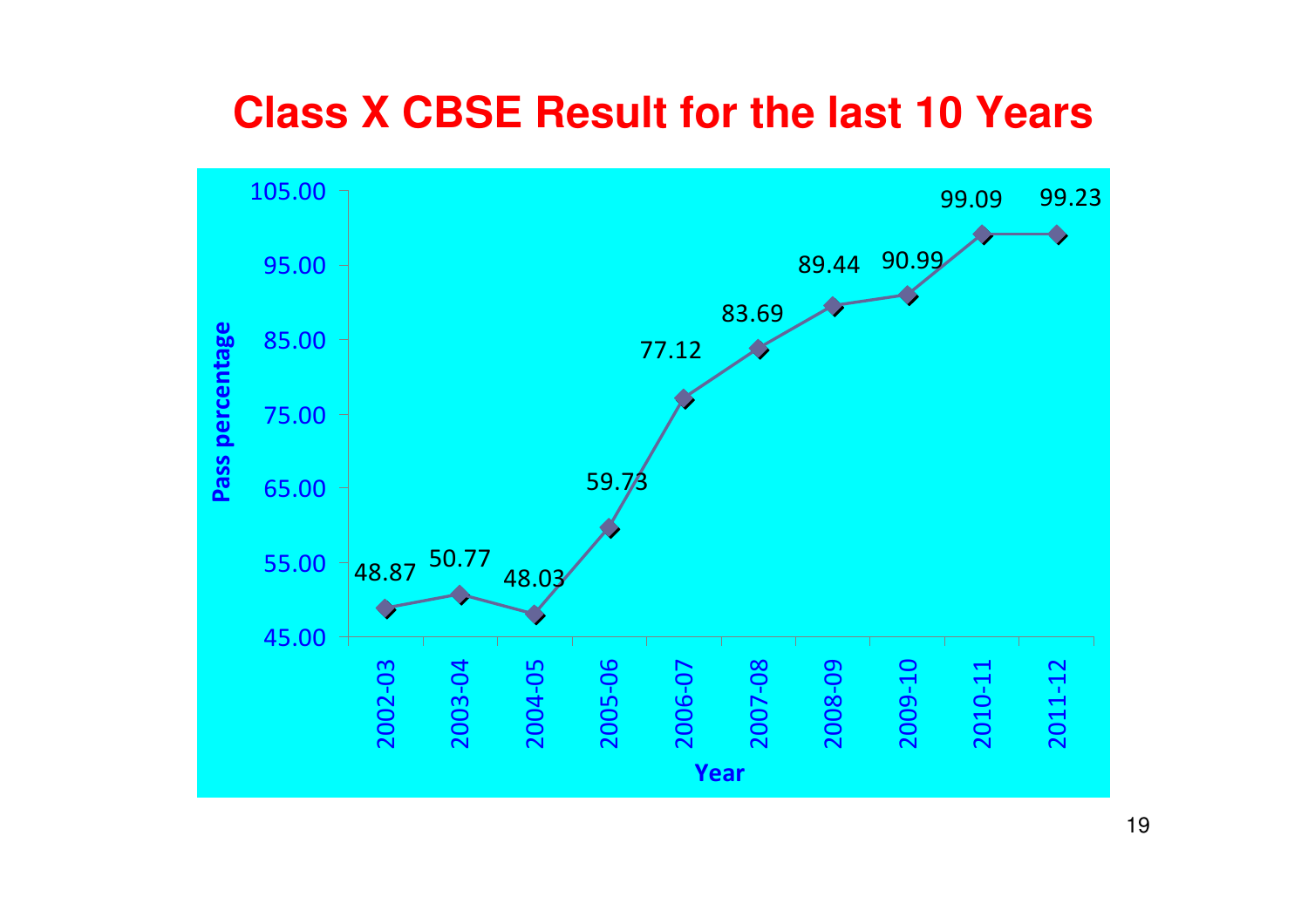#### **Government Schools Performed Better Than Private Schools**